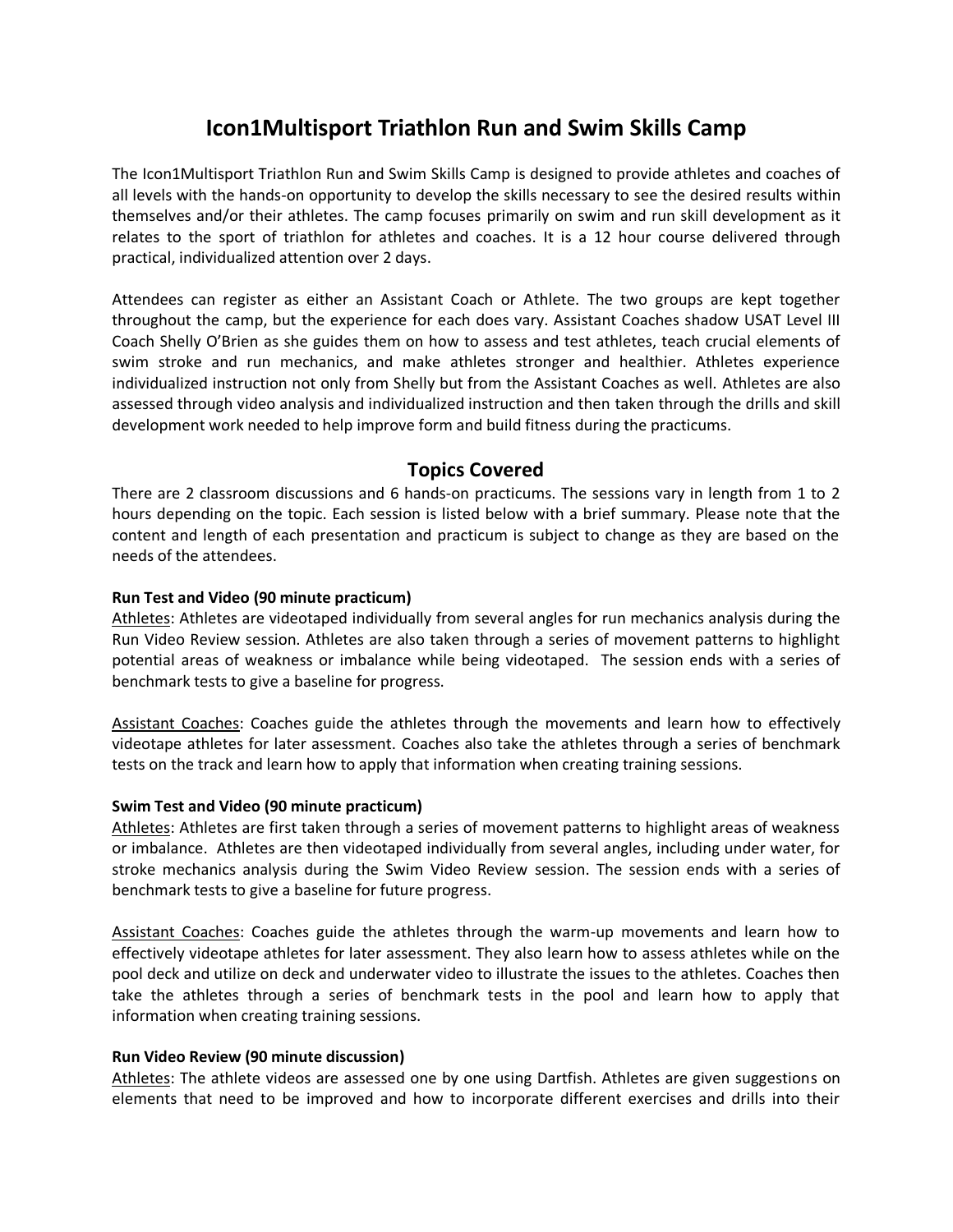training to see improvement. These drills are later incorporated into the Run Mechanics and Fitness Training session.

Assistant Coaches: Coaches help to analyze the athlete videos and learn how to utilize software to highlight mechanical issues. Coaches learn key areas of assessment from various viewpoints and the applicable skill and drill work needed to correct common issues.

#### **Run Specific Strength and Skill Work (90 minute practicum)**

Athletes: The run mechanics issues brought up through the Run Test and Video session are addressed through applicable drill work. Athletes are taken through the exercises together, but they are modified for each individual athlete as applicable.

Assistant Coaches: Coaches help to take the athletes through the drills and provide feedback on how the athlete is progressing and outline where adjustments need to be made. Coaches are encouraged to make their own suggestions to the athletes on drills, imagery, etc., that may help that athlete improve. Coaches can participate in the drills if desired.

#### **Swim Video Review (2 hour discussion)**

Athletes: The athlete videos are assessed one by one using Dartfish. Athletes are given suggestions on elements that need to be improved and how to incorporate different exercises and drills into their training to see improvement. These drills are later incorporated into the Swim Mechanics and Fitness Training session.

Assistant Coaches: Coaches help to analyze the athlete videos and learn how to utilize software to highlight mechanical issues. Coaches learn key areas of assessment from various viewpoints, including from the pool deck and under water, and the applicable skill and drill work needed to correct common issues.

#### **Swim Mechanics and Fitness Training (2 hour practicum)**

Athletes: The stroke mechanics issues brought up through the Swim Test and Video session are addressed through applicable drill work. Athletes are taken through the exercises together, but they are modified for each individual athlete as applicable.

Assistant Coaches: Coaches help to take the athletes through the drills and provide feedback on how the athlete is progressing and outline where adjustments need to be made. Coaches are encouraged to make their own suggestions to the athletes on drills, imagery, etc., that may help that athlete improve. Coaches can participate in the pool if desired.

#### **Open Water Swim Training (60 minute practicum)**

Athletes: Since many athletes do not often have access to open water, it is important for coaches to create training simulations that help athletes prepare for a race and develop a race strategy. Athletes are taken through training exercises to improve skills such as sighting, drafting, turning, dolphin diving, and dealing with chaos.

Coaches: Coaches learn different strategies for creating open water simulation training in a controlled pool environment. They assist setting up and demonstrating the drills. Coaches can participate in the drills as well.